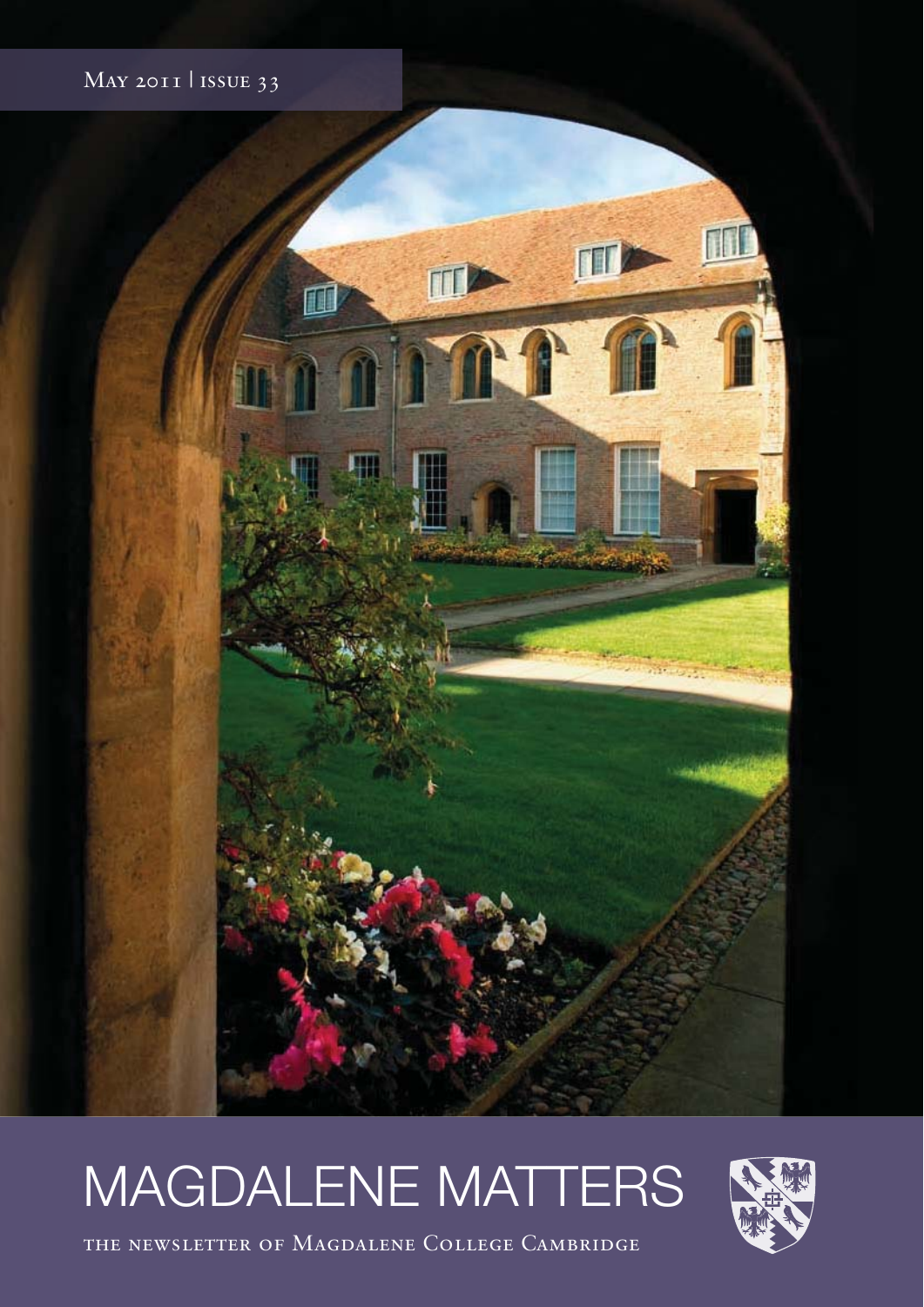### MAGDALENE MATTERS

#### **CONTENTS** May 2011 | issue 33

| Being a Parnell Visiting Fellow                           | 3.                |
|-----------------------------------------------------------|-------------------|
| Fellows' News                                             | 4                 |
| Shakespeare and the Medieval World                        | 7                 |
| Broken Symmetry                                           | 8                 |
| Marriages at Magdalene                                    | 10                |
| The Creation of Knowledge &<br>Innovation in Architecture | $12 \overline{ }$ |
| The Gathering Storm                                       | 15                |
| Forthcoming Events & Reunions                             | 16                |



Broken Symmetry PAGE 8



Marriages at Magdalene PAGE 10



The Creation of Knowledge & Innovation in Architecture PAGE 12

### **COMMENT** from the Development Director

The issue of funding in the Higher Education sector has been dominating discussions both at Magdalene and Cambridge and, I imagine, in many households throughout England (as students in Wales and Scotland will not be paying fees).

The University has decided to charge the maximum fee of £9,000 and for many of us, who enjoyed a free education, the decision leaves us with a heavy heart. However, the realities of the cuts in the Higher Education budget mean that we have no real choice. The cost of educating an undergraduate at Cambridge is around £17,000 per year, a significant chunk of which, around £7,000, is met by the College. This cost is funded, in part, by our own endowment income as well as the Government grant and the student fees. In 2012 our income will be around £10,500 per student – including the fee of £9,000 – resulting in the University and the Colleges injecting a tremendous subsidy into undergraduate education, which is more than we can afford. The teaching budget is facing a cut of up to 80% over the next few years and we are still looking at

a significant funding shortfall. I hope many of you will have seen Professor Steve Young's article on University fees in the most recent issue of CAM in which he explains the University's position.

Whilst we do not yet know what the full impact of the new system will be, we remain fully committed to our needs blind admission system, ensuring that the very best students can study at Collegiate Cambridge regardless of their ability to pay. We are intent on offering more help to undergraduate and postgraduate students in the form of bursaries to ensure that Cambridge remains in the top three Universities in the world.

I hope to see many of at our first Family Day on the 3rd of July and again at our first annual Donors' Day in September where we will be aiming to continue the discussion about the changing nature of Higher Education today. In the meantime, please don't hesitate to contact me with your comments, views and questions.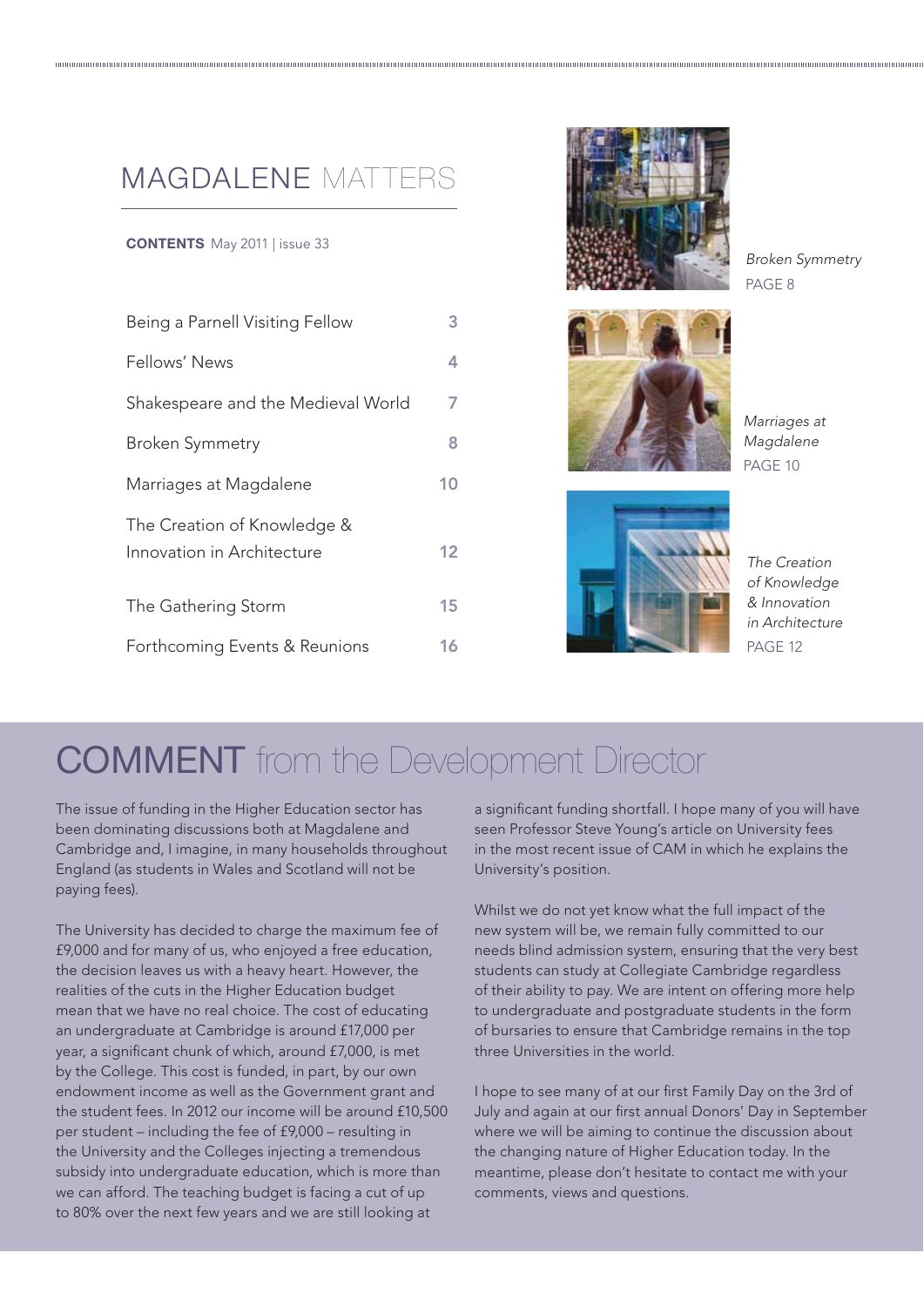# THE CREATION OF KNOV & INNOVATION IN ARCHITE

### by paul vick (1988)

As the Net has redefined methods of the creation of knowledge, innovation, modes of production, needs and approach to identity, the below traces how values in architecture and the motivations for building are developing.

*Paul Vick describes and illustrates with examples of his work including drafting the British Museum Masterplan and Spaceplan for the next 50–100 years and under his own banner, a business incubator space at Smithfield Market with Innovation Warehouse and The Corporation of London, and a Vision for Diocese of London.*

PUBLIC, PRIVATE, VISIBLE AND INVISIBLE ARCHITECTURE

The movie 'The Social Network' (2010), showed the creation of the social networking site Facebook and its dramatic growth. Its growth is a reflection of contemporary social proof and currency: the website was launched in 2004 and had an estimated 600m+ users and estimated worth of \$15bn at the end of 2010. For those unfamiliar, it is an online place where you register selected details and choose people you would like to 'chat' with online. Central to it are forums from the more to less public and private. Formats allow one-on-one chats and group forums that may be more or less closed and of varying sizes, e.g. for a group of friends, university members or for the public.

This is another version of what as an architect I work with every day in the physical world, whether private or public. Physical places host one-on-one meetings, larger private 'gettogethers', conferences by invitation or by membership, as well as public places.

The relationship between the visible, physical structures of our places (buildings, streets, squares) and those of the invisible structures (relationships, networks, privacy, ownership) is an essential part of developing and designing the architecture of buildings. Clearly, the relationships between visible and invisible structures are changing as a result of 'informationalism' and its associated technology. The reasons for building buildings, what you use them for and where you build them is also changing accordingly. This presentation, 'joins some of the dots' and looks at some of the influences on architecture.

### MOTIVATIONS FOR ARCHITECTURE AND ITS VALUE – A NEW APPROACH

Motivations for commissioning architecture vary enormously. Think of the Taj Mahal, Salisbury Cathedral, The Eiffel Tower and Big Ben which were built from motivations including love, celebration of a particular god, show of technological prowess and statement of civic pride and order.

Now, on a daily basis, six different values help me prioritise how to approach the architecture defining motivations more clearly (see box). Consciously developing purposeled networks i.e. networks that lead from knowledge to the relevant one of the six values identified below, is a

*Six values to prioritise values that an architectural project needs to achieve:*

- i. Economic value (e.g. capital and rental values)
- ii. Use value (e.g. operational efficiency and occupancy type)
- iii. Social value (e.g. community cohesion, networks)
- iv. Image value (what identity is it putting forward e.g. as a brand)
- v. Environmental value (e.g. energy use and waste)
- vi. Cultural value with a small 'c' (in the sense of our leisure time)

Notably, all these have indices for measurement (ref: Commission for Architecture and the Built Environment 2006)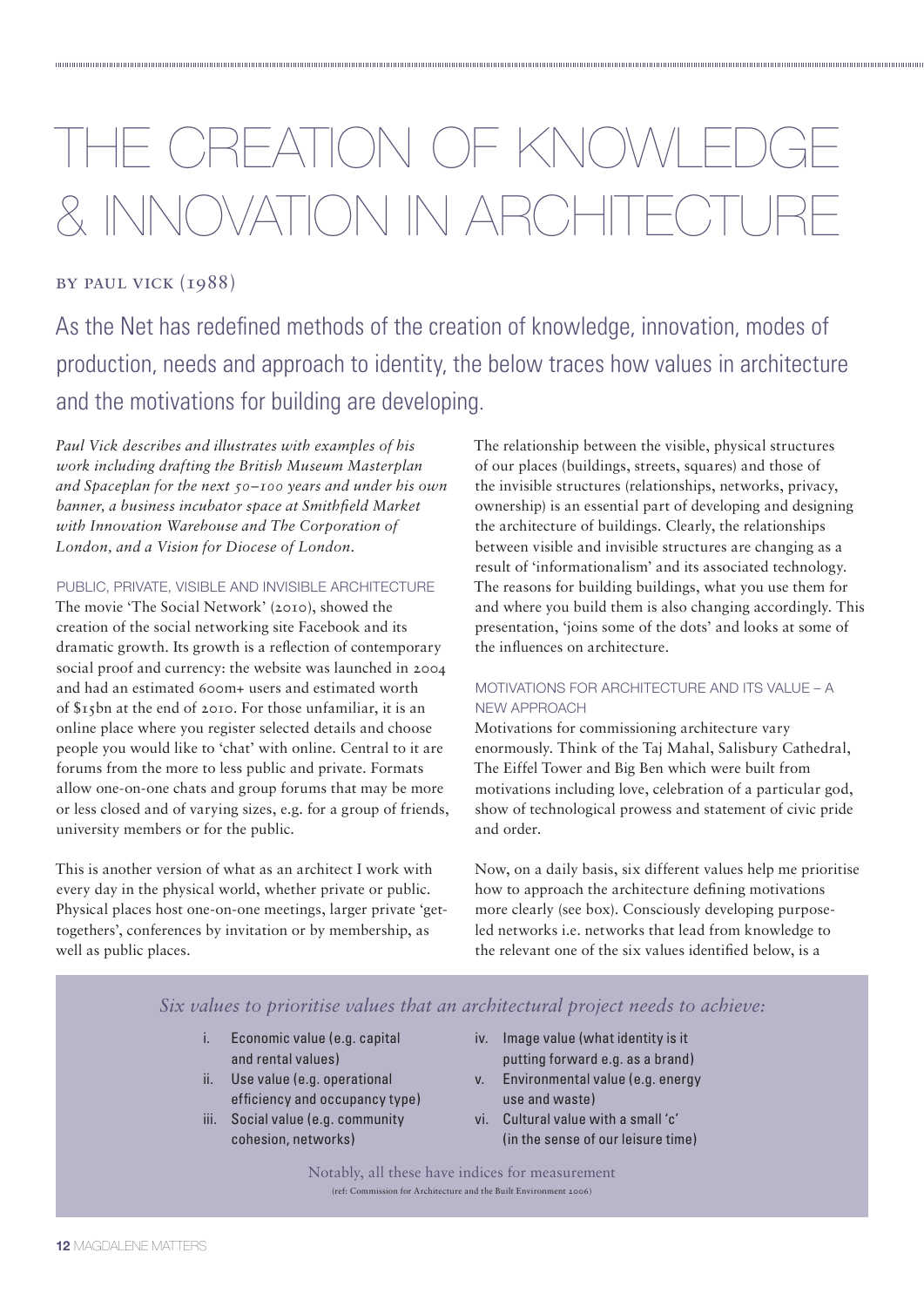critical determinant of success. As such, innovation and the work associated with it, is defined as making knowledge value-laden. This is a model for urban development and architecture quite unlike zoning laws that were previously prevalent and still are in some places.

On top of these, the overriding set of motivations and context driving building, in my opinion and experience, come from cultural reasons in the broader sense of the word 'culture' – the invisible structures, relationships, aspirations, habits and passions of the patron and how they meet similar categories for the visible structures of the site and its context. There is usually a strong emotive side as well.

For example, in Manchester, hospitals have been linked with university design departments to develop new health products and instruments.

A cultural example is when I was involved with drafting the 50–100 year Masterplan for The British Museum (Photo 1). The BM has been viewed as a passive receptacle for the storage of ancient artefacts. Yet the saying is that the history of the world could be written 10 different ways if all the museum artefacts were studied fully. The Masterplan looked at making the architecture active, in the same way as the virtual architecture of Facebook is active.



**Photo 1: Aerial view of the British Museum showing the existing complex series of relationships of the invisible structures through the visible structures.**

With 10m objects, 1,000 staff and  $Im ft<sup>2</sup>$  of space, the BM is a city in itself. It includes discrete spaces: galleries, storage and logistics, libraries, research and restoration departments, conference facilities, classrooms, cafes and shops as well as the development of temporary and travelling exhibitions.

The layers of use and existing process it is improving are: i. raw data storage (the objects) on which there is academic research and the creation of knowledge ii. putting it into today's context and thereby making it value-laden to a wider audience iii. dissemination. This is not dissimilar to the process outlined for the electronics industry (see below). A key difference however is that the *primary* value priority (of the six values outlined above) is that of social and cultural value rather than the maximising of economic return. The museum is a 'museum of the world for the world'. At one meeting, the Director started the conversation by placing a 2,000-year old Persian sculpture on the table in front of a newscaster and an American diplomat and said, "Let's talk about Persia," putting into perspective current territorial claims, identities and conflict in the Middle East as recent history. This is highly significant, relevant and potentially very powerful as varying groups try to gain legitimacy and support among constituents.

For the Diocese of London, we developed a vision and particular architectural brief. The Anglican Church is deeply embedded in our society. The Diocese is growing in numbers, draws on a network of 80m adherents worldwide and geographically includes St Paul's Cathedral. It receives no state funding yet runs 25% of the country's primary schools and has more people in development than the government. Particularly, it has always been one of the places to turn to in troubled times. The image of St Paul's in the Blitz, for example, has become iconic. A study of the image value of architecture was an explicit part of the study (see Photo 2).

#### CONNECTION AND LOCATION – COMMAND, CONTROL AND DECENTRALISATION

The result of greater 'informationalism' and its associated technology has seen the dominance of centres that have 'plugged into' the network. For example, the London Stock Exchange has invested much effort in the technological means to keep up with the speed of trades (measured in milliseconds). A third of Goldman Sachs' expenditure allegedly goes on technology and its systems. The emergence of New York, London and Tokyo in financial markets and then subsequently the growth of other centres as they plugged in, e.g. in Germany, is well-documented. This is the physical centralisation of command and control functions. *... continued*